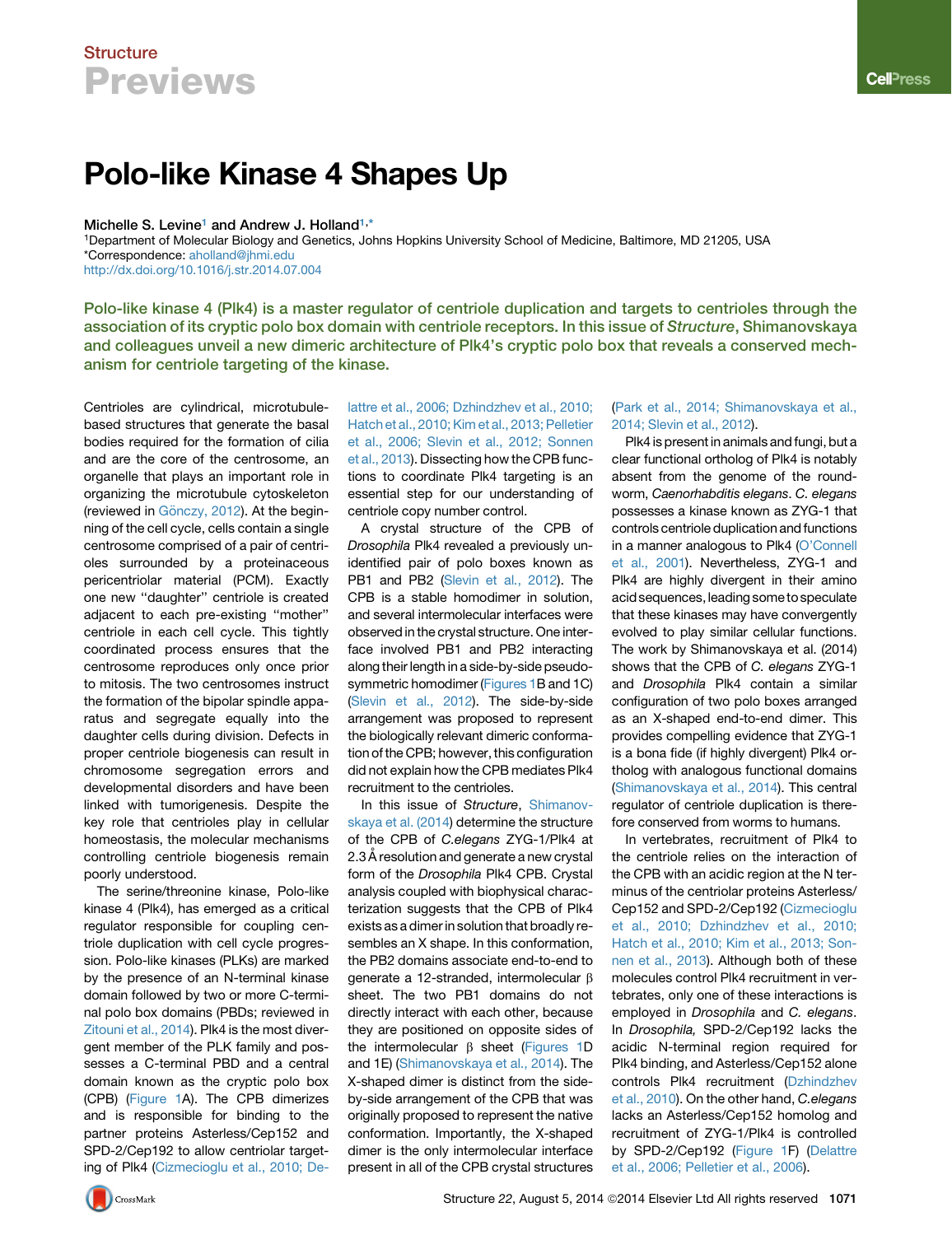### **Structure Previews**

<span id="page-1-0"></span>

#### Figure 1. Two Structural Models of the Serine/Threonine Kinase, Plk4

#### (A) Schematic showing the structural domains of *Drosophila* Plk4.

(B and C) Model representation (B) and crystal structure (C; surface plot and ribbon) of the CPB of DmPlk4, published by [Slevin et al. \(2012\).](#page-2-0) The authors show that the CPB is comprised of two polo boxes, PB1 and PB2. They propose that the PBs form an intermolecular homodimer arranged in a side-by-side manner. (D and E) Model representation (D) and crystal structure (E) of the DmPlk4 CPB published in this issue by [Shimanovskaya et al. \(2014](#page-2-0)) showing the two polo boxes in the CPB orienting end-to-end to form an X-shaped dimer, with the two PB2 domains interacting with each other. Protein Data Bank IDs: 3COK (kinase domain), 4G7N (CPB domain), and 1MBY (PB3).

(F) Schematic presentation of the differential binding of ZYG-1/Plk4 to its receptors, SPD-2/Cep192 and Asterless(Asl)/Cep152. *C.elegans* lacks an Asterless/ Cep152 homolog, and SPD-2/Cep192 is responsible for binding and recruitment of ZYG-1/Plk4. In *Drosophila*, SPD-2/Cep192 lacks the acidic N-terminal region required for Plk4 binding, and Asterless/Cep152 alone controls Plk4 recruitment. In humans, Cep152 and Cep192 associate with Plk4 in a mutually exclusive manner to control centriole recruitment.